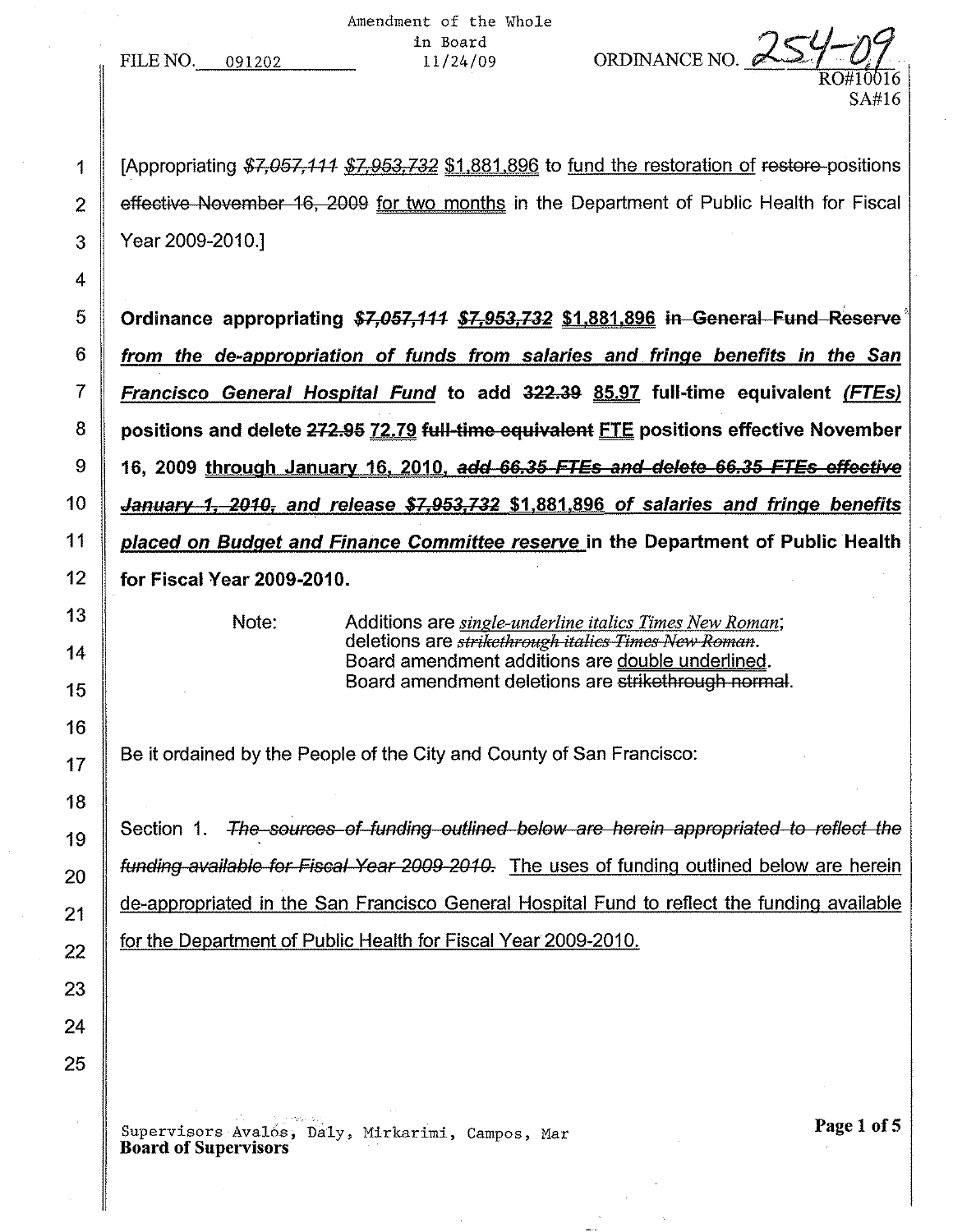## 1 Source Appropriation

| ⌒ | <b>Fund</b>                        | <b>Index Code</b> | Subobject | <b>Description</b> | Amount      |
|---|------------------------------------|-------------------|-----------|--------------------|-------------|
| n | 1G AGF AAA - GF-                   | *CON1GAGFAAA      | 098GR     | General Fund       | \$7,057,111 |
| 4 | Non-Project-                       |                   |           | Reserve            |             |
| 5 | Controlled                         |                   |           |                    |             |
| 6 | <b>Total SOURCES Appropriation</b> |                   |           | \$7,057,111        |             |

## 8 USES De-Appropriation

| 9  | <b>Fund</b>                        | <b>Index Code</b> | <b>Subobject</b> | <b>Description</b>     | <b>Amount</b>           |
|----|------------------------------------|-------------------|------------------|------------------------|-------------------------|
| 10 | 5HAAAAAA - SFGH-                   | Various           | 00101            | Permanent Salaries-    | \$4,931,351             |
| 11 | Operating-Non-Project-             |                   |                  | Miscellaneous          | \$1,166,776             |
| 12 | <b>Controlled Fund</b>             |                   |                  |                        |                         |
| 13 |                                    |                   |                  |                        |                         |
| 14 |                                    |                   |                  |                        |                         |
| 15 |                                    |                   |                  |                        |                         |
| 16 | 5HAAAAAA - SFGH-                   | Various           | 01301            | <b>Fringe Benefits</b> | \$3,022,381             |
| 17 | <b>Operating-Non-Project-</b>      |                   |                  |                        | \$715,120               |
| 18 | <b>Controlled Fund</b>             |                   |                  |                        |                         |
| 19 |                                    |                   |                  |                        |                         |
| 20 | <b>Total USES De-Appropriation</b> |                   |                  |                        | \$7,953,732 \$1,881,896 |

Section 2, The uses of funding outlined below are herein appropriated in the Subobject 00101 Permanent Salaries-Miscellaneous Budget and Subobject 01300 Fringe Benefits, and reflects the projected uses of funding to add 322.39 85.97 full-time equivalent positions and delete 272.95 72.79 full-time equivalent positions effective November 16, 2009 through

Supervisor Avalos and Supervisor Daly Board of Supervisors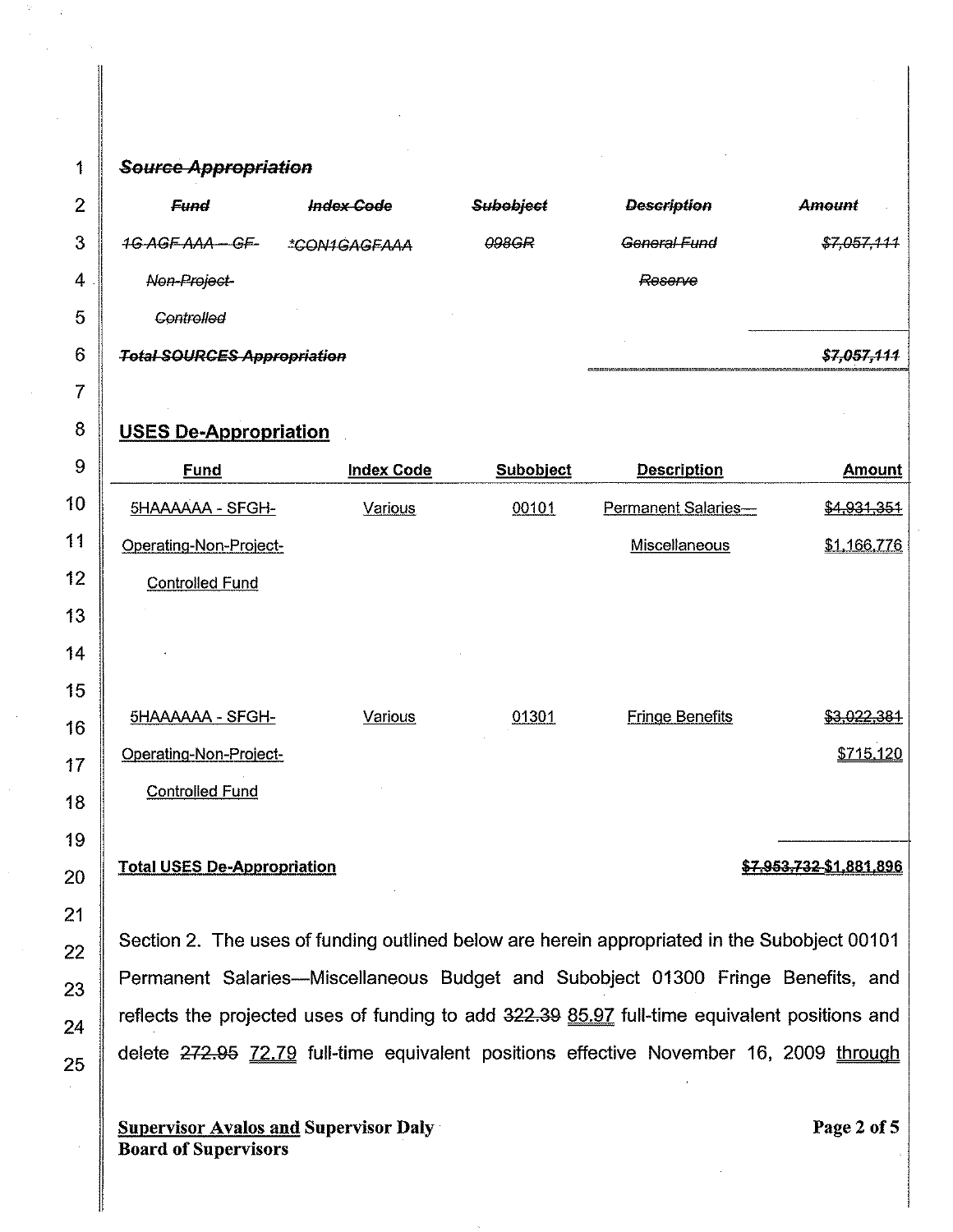1 January 16, 2010 and add 66.35 FTEs and delete 66.35 FTEs effective January 1, 2010 for 2 the Department of Public Health for Fiscal Year 2009-2010.

## **USES Appropriation**

| ┅┱             |                            |                     |           |                        |                             |
|----------------|----------------------------|---------------------|-----------|------------------------|-----------------------------|
| 5              | Fund                       | <b>Index Code</b>   | Subobject | <b>Description</b>     | <b>Amount</b>               |
| $\epsilon$     | 1G AGF AAA - GF-           | Various             | 00101     | Permanent Salaries-    | \$1,593,044                 |
| $\overline{7}$ | Non-Project-Controlled     |                     |           | Miscellaneous          | \$424,810                   |
|                |                            |                     |           |                        |                             |
| 8              | 1G AGF AAA - GF-           | Various             | 01300     | <b>Fringe Benefits</b> | 703,099                     |
| 9              | Non-Project-Controlled     |                     |           |                        | 187,493                     |
| 10             |                            |                     |           |                        |                             |
| 11             | 1G AGF AAP-GF-             | Various             | 00101     | Permanent Salaries-    | 2,276                       |
| 12             | <b>Annual Project</b>      |                     |           | Miscellaneous          | 607                         |
| 13             |                            |                     |           |                        |                             |
| 14             | 1G AGF AAP - GF-           | Various             | 01300     | <b>Fringe Benefits</b> | 579                         |
| 15             | <b>Annual Project</b>      |                     |           |                        | 154                         |
| 16             | 1G AGF ACP-GF-             | <b>HCHHLTHACCES</b> | 00101     | Permanent Salaries-    | 79                          |
| 17             | <b>Continuing Projects</b> |                     |           | Miscellaneous          |                             |
| 18             |                            |                     |           |                        | 21                          |
|                |                            |                     |           |                        |                             |
| 19             | 1G AGF ACP - GF-           | <b>HCHHLTHACCES</b> | 01300     | <b>Fringe Benefits</b> | 24                          |
| 20             | <b>Continuing Projects</b> |                     |           |                        | $\underline{\underline{6}}$ |
| 21             |                            |                     |           |                        |                             |
| 22             | 1G AGF WOF-GF-             | <b>HCHPMMFINFPJ</b> | 00101     | Permanent Salaries-    | 11,836                      |
| 23             | <b>Annual Project</b>      |                     |           | Miscellaneous          | 3,156                       |

**Supervisor Avalos and Supervisor Daly Board of Supervisors**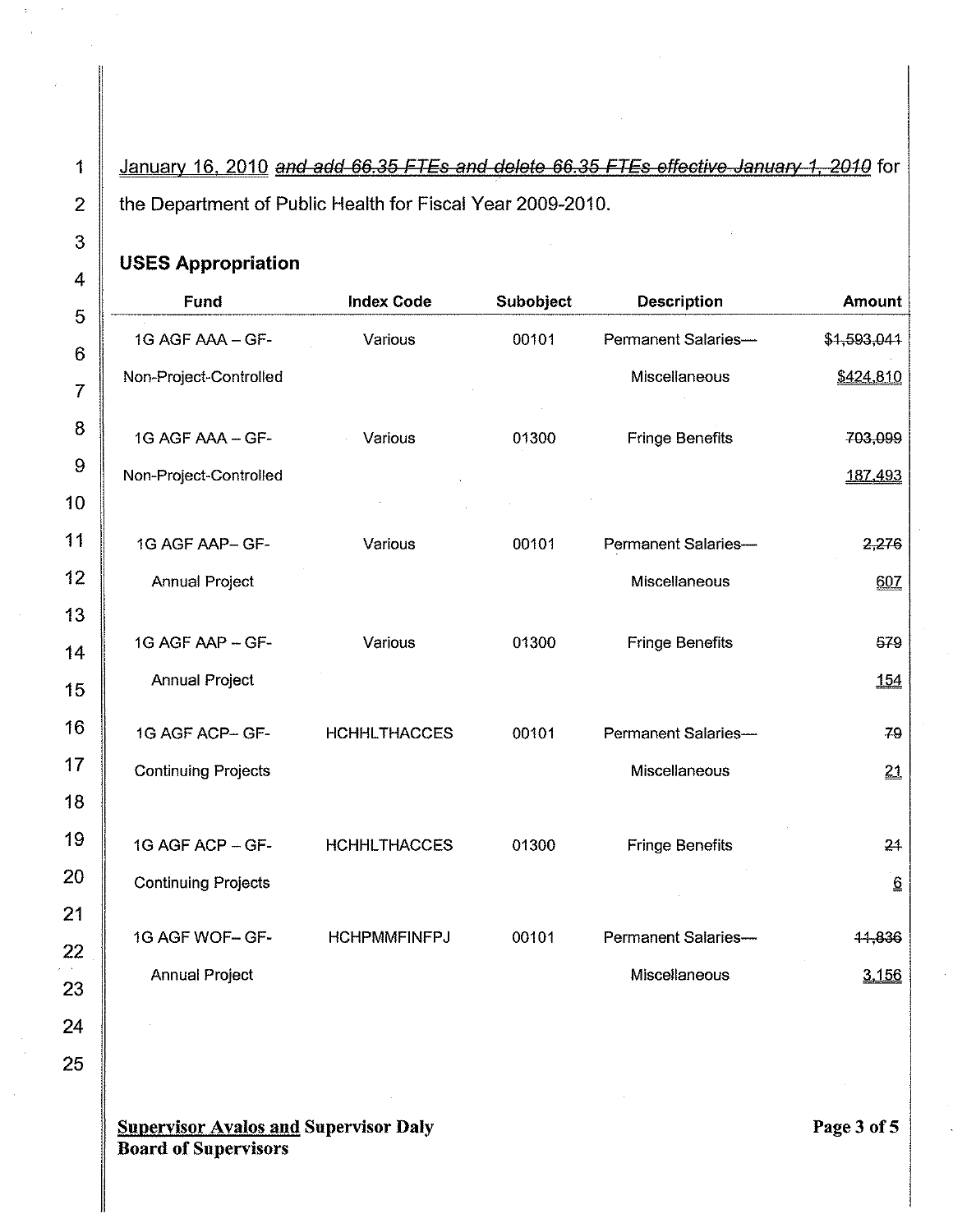| 1              | Fund                                                                                          | <b>Index Code</b>   | Subobject | <b>Description</b>                  | <b>Amount</b> |
|----------------|-----------------------------------------------------------------------------------------------|---------------------|-----------|-------------------------------------|---------------|
| $\overline{2}$ | 1G AGF WOF- GF-                                                                               | <b>HCHPMMFINFPJ</b> | 01300     | <b>Fringe Benefits</b>              | 3,015         |
| 3              | <b>Annual Project</b>                                                                         |                     |           |                                     | 804           |
| 4              |                                                                                               |                     |           |                                     |               |
| 5              | 5HAAAAAA - SFGH-                                                                              | Various             | 00101     | <b>Permanent Salaries-</b>          | 1,246,216     |
| 6              | Operating-Non-Project-                                                                        |                     |           | Miscellaneous                       | 1,960,883     |
| 7              | <b>Controlled Fund</b>                                                                        |                     |           |                                     | 332,324       |
| 8              |                                                                                               |                     |           |                                     |               |
| 9              | 5HAAAAAA - SFGH-                                                                              | Various             | 01300     | <b>Fringe Benefits</b>              | 560,372       |
| 10             | Operating-Non-Project-                                                                        |                     |           |                                     | 742,326       |
| 11             | <b>Controlled Fund</b>                                                                        |                     |           |                                     | 149,433       |
| 12             |                                                                                               |                     |           |                                     |               |
| 13             | 5LAAAAAA - LHH-                                                                               | Various             | 00101     | Permanent Salaries-                 | 2.322,396     |
| 14             | Operating-Non-Project-                                                                        |                     |           | Miscellaneous                       | 619,306       |
| 15             | <b>Controlled Fund</b>                                                                        |                     |           |                                     |               |
| 16             |                                                                                               |                     |           |                                     |               |
| 17             | 5LAAAAAA - LHH-                                                                               | Various             | 01300     | <b>Fringe Benefits</b>              | 614,181       |
| 18             | Operating-Non-Project-                                                                        |                     |           |                                     | 163,782       |
| 19             | <b>Controlled Fund</b>                                                                        |                     |           |                                     |               |
| 20             | <b>Total USES Appropriation</b>                                                               |                     |           | \$7,057,111 \$7,953,732 \$1,881,896 |               |
| 21             |                                                                                               |                     |           |                                     |               |
| 22             | Section 3. The Controller is hereby authorized to release \$7,953,732 \$1,881,896 of salaries |                     |           |                                     |               |
| 23             | and fringe benefits placed on Budget and Finance Committee reserve.                           |                     |           |                                     |               |
| 24             |                                                                                               |                     |           |                                     |               |
| 25             |                                                                                               |                     |           |                                     |               |
|                |                                                                                               |                     |           |                                     |               |
|                | <b>Supervisor Avalos and Supervisor Daly</b><br><b>Board of Supervisors</b>                   |                     |           |                                     | Page 4 of 5   |

 $\sim$ 

 $\parallel$ 

 $\mathcal{L}^{\text{max}}_{\text{max}}$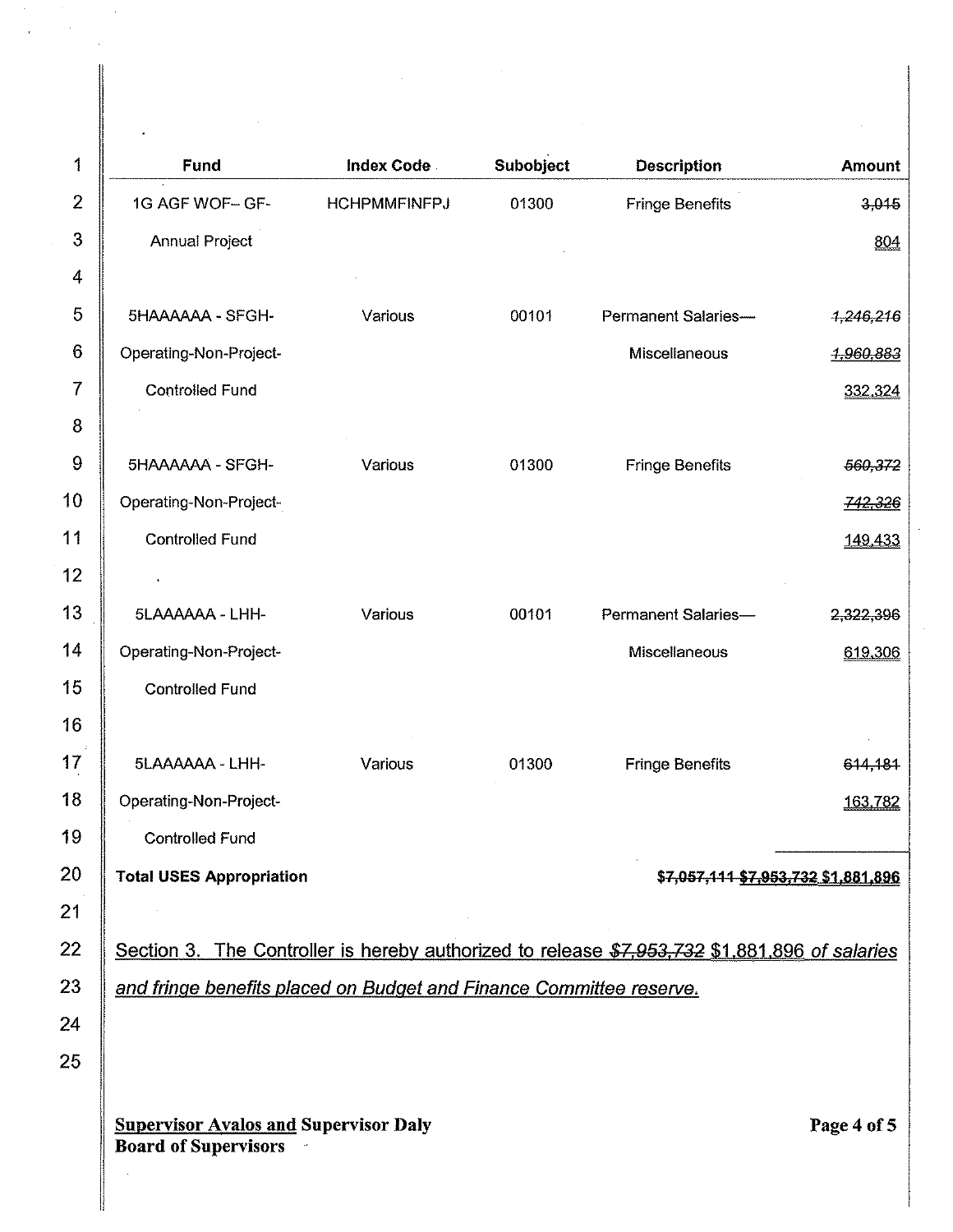1 Section 3 4. The Controller is hereby authorized to adjust and apply transfers to and from the 2 General Fund and Special Revenue Funds, to reflect revenue and expenditure authority 3 **contained in this Ordinance.** 

5 Section 5. The Fiscal Year 2009-2010 Annual Appropriation Ordinance includes the rejection 6 **of funding for 85.97 FTEs by the Mayor, which is subject to appropriation in this legislation.** 7 Pursuant to Charter Section 9.113, the funding of any item previously rejected by the Mayor or 8 the Board of Supervisors in consideration of the annual budget shall require a two-thirds vote 9 of all members of the Board of Supervisors for approval. Therefore, the appropriation of 10  $\parallel$  \$1,881,896 within this appropriation is subject to a two-thirds affirmative vote of all members 11 | of the Board of Supervisors.

FUNDS AVAILABLE

16 APPROVED AS TO FORM:

BEN ROSENFIELD

DENNIS J. HERRERA, City Attorney

By:

22 **Deputy City Attorney** 

**Controller** 

By: Date: 10/27/09

**Supervisor Avalos and Supervisor Daly Board of Supervisors**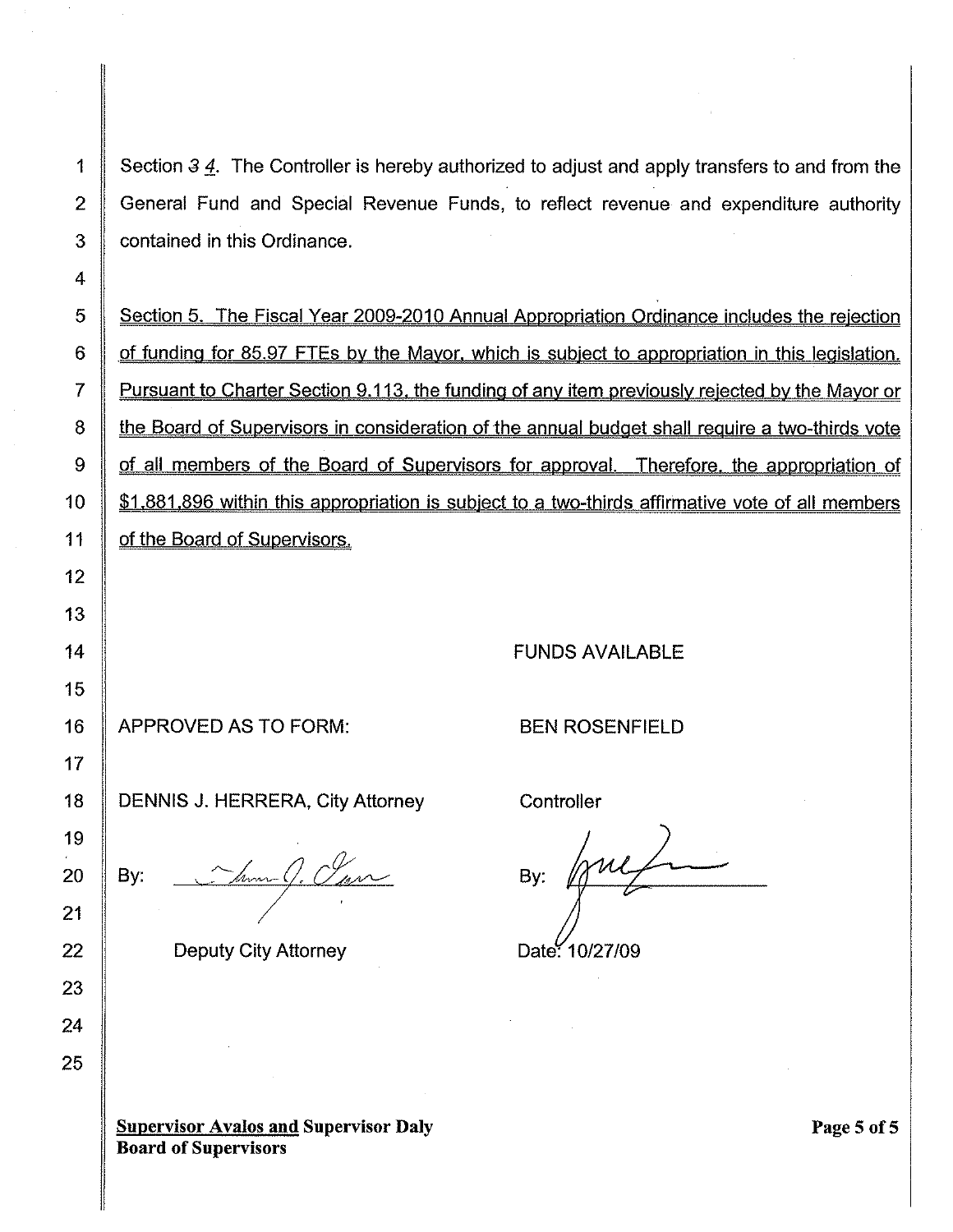

File Number: 091202 Date Passed: December 08, 2009

Ordinance appropriating \$1,881,896 from the de-appropriation of funds from salaries and fringe benefits in the San Francisco General Hospital Fund to add 85.97 full-time equivalent (FTEs) positions and delete 72.79 FTE positions effective November 16, 2009, through January 16, 2010, and release \$1,881,896 of salaries and fringe benefits placed on Budget and Finance Committee reserve in the Department of Public Health for FY 2009-2010.

November 24, 2009 Board of Supervisors - AMENDED, AN AMENDMENT OF THE WHOLE BEARING NEW TITLE

Ayes: 11 - Alioto-Pier, Avalos, Campos, Chiu, Chu, Daly, Dufty, Elsbernd, Mar, Maxwell and Mirkarimi

November 24, 2009 Board of Supervisors - PASSED ON FIRST READING AS AMENDED

Ayes: 8 - Avalos, Campos, Chiu, Daly, Dufty, Mar, Maxwell and Mirkarimi Noes: 3 - Alioto-Pier, Chu and Elsbernd

December 08, 2009 Board of Supervisors - FINALLY PASSED

Ayes: 8 - Avalos, Campos, Chiu, Daly, Dufty, Mar, Maxwell and Mirkarimi Noes: 3 - Alioto-Pier, Chu and Elsbernd

File No. 091202

I hereby certify that the foregoing Ordinance was FINALLY PASSED on 12/8/2009 by the Board of Supervisors of the City and County of San Francisco.  $\hat{A}$ 

 $C_49$ 

Angela Calvillo Clerk of the Board

Date Approved

 $11nsI6nE$ 

Mayor Gavin Newsom